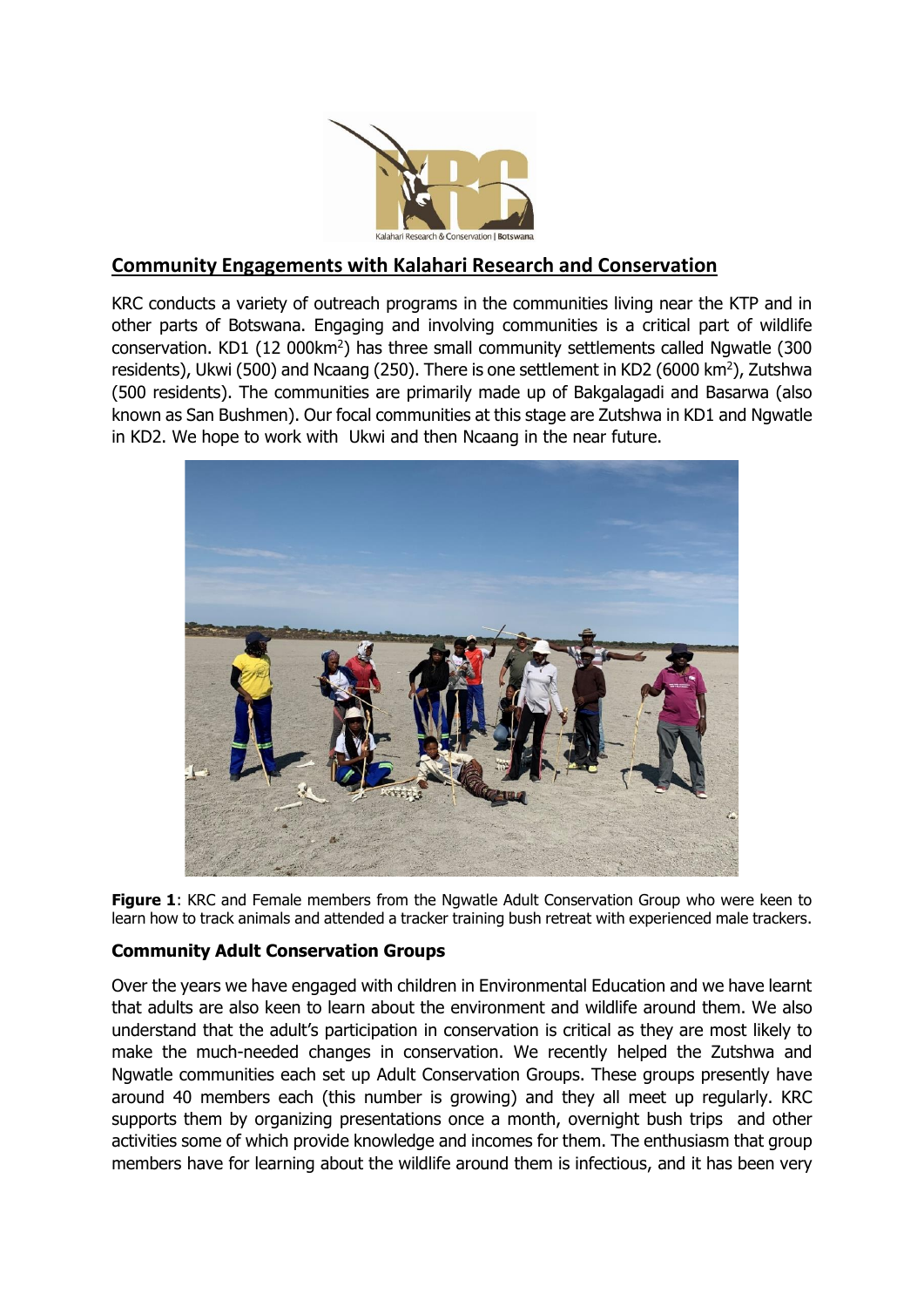rewarding to give them the opportunity to get into the bush around them and see things for their first time. The groups already have a growing "voice" within their community and advocate for the conservation of the wildlife in their area. We plan to continue to provide support for these groups as they grow and ultimately reach more members in each community. We also hope to open up similar groups in Ukwi and Ncaang when we have the capacity to do so.



**Figure 2:** The logos that each group decided on have helped give the group members a sense of identity.

Our community work also involves engagements with, workshop training and support for the other stakeholders within the villages including the Village Development Committee, the Trust and the leaders within the communities. We will also soon be engaging with the primary schools in the villages to organize appropriate and interesting environmental education talks to the pupils.

## **Conservation Performance Payments**

A key focus for KRC now is working with both communities to implement a community "Conservation Performance Payment (CPP) " project. This CPP project has been set up to address the issue of the Wildlife Management Areas of KD1 and KD2, being compromised by a recent upsurge of livestock encroachment and an increase in the poaching of wildlife. The covid19 pandemic has temporarily removed all incomes for the communities that previously obtained via ecotourism and legal trophy hunting. This has resulted in community members diverting to livestock farming and illegal hunting of wildlife for income. Our objective is to substantially decrease livestock encroachment and poaching in KD1 and KD2. Livestock and other farming in this arid region with low quality grazing and limited water are not sustainable activities that will generate relevant incomes. The CPP project will provide significant direct financial payments into communities as a reward for their responsible management of livestock that does not encroach into wildlife areas as well as evidence of decreased poaching. The better the communities achieve this, the higher their payments will be. Direct payments will also be paid based on the numbers of large carnivores photographed on camera traps set up near the villages. Direct payments will also be paid based on the numbers of large carnivores photographed on camera traps set up near the villages. Community members will also receive income through employment as livestock herders/monitors, antipoaching ecorangers and assisting with camera trap deployments.